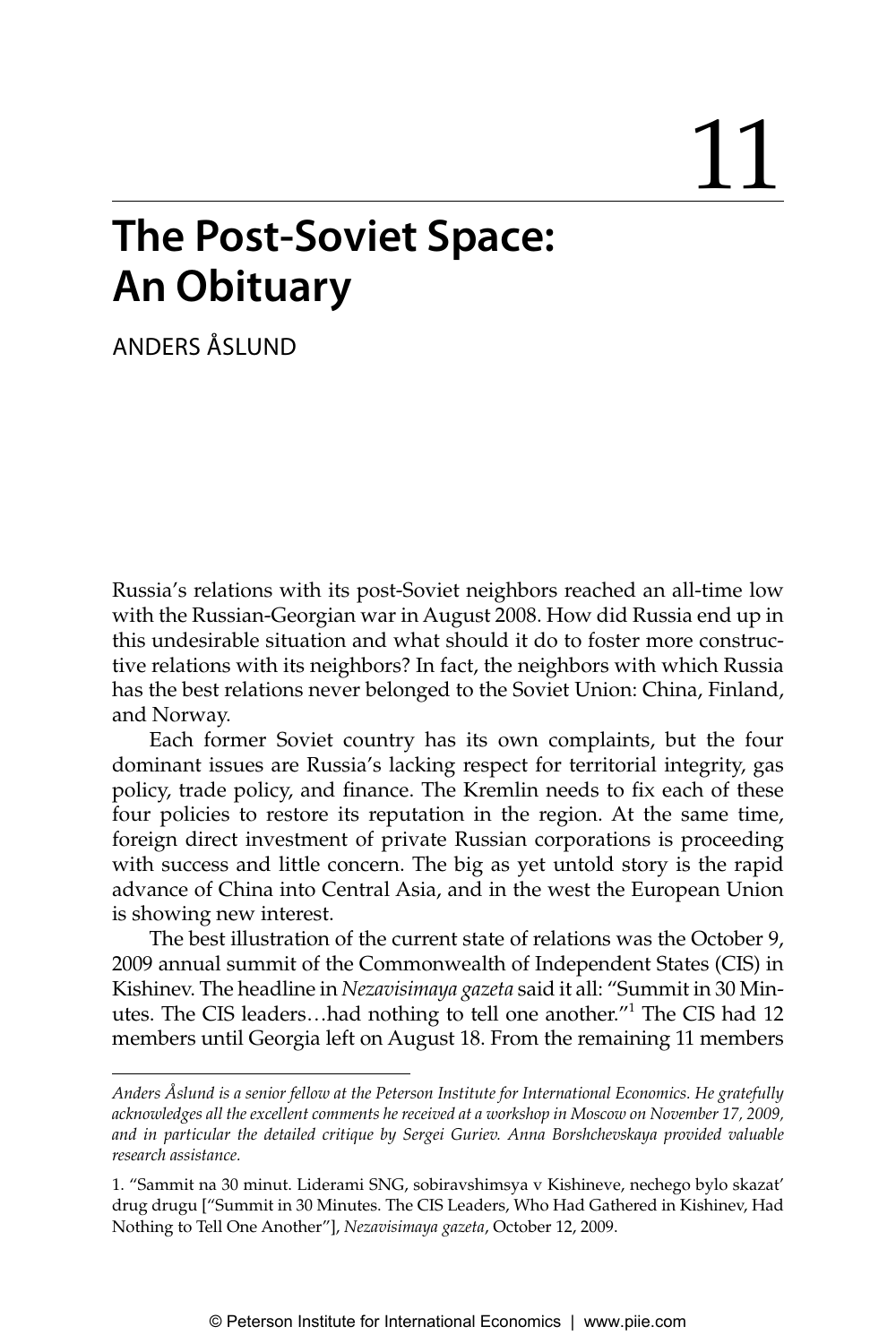only six presidents arrived—of Russia, Belarus, Ukraine, Armenia, Azerbaijan, and Kyrgyzstan—while the host Moldova temporarily had no president. Only one of five Central Asian presidents bothered to come. Needless to say, nothing was accomplished. To aggravate things further, President Dmitri Medvedev refused to meet Ukrainian President Viktor Yushchenko or Belarusian President Aleksandr Lukashenko. Everybody left quickly after their half-hour meeting. The CIS is Russia's baby and failure.

Arguably, Russia's relations with CIS countries are not better than they were in 1992. If the CIS does not have any positive contribution to make, why maintain it? All actual problem solving is done bilaterally in any case. The CIS stands out as a potential threat of Russian neoimperialism. Since Russia has neither apparent neoimperialist intentions nor the necessary resources to carry them out successfully, it should be in Russia's interest to close down the CIS and the suborganizations and establish normal bilateral relations with all the former Soviet republics. After all, the CIS was conceived as a vehicle for civilized divorce. As Yegor Gaidar, the author of the Belovezhskaya Pushcha agreements, wrote in his memoirs, this agreement was "the dissolution of the USSR by the three governments that had in 1922 been its founders."2 By dissolving it, the CIS countries would recognize that they have achieved their aim.

#### **Dissolution of the Soviet Union**

The collapse of the Soviet Union in 1991 was as sudden as it was dramatic. The implosion was multiple and overdetermined. It was fiscal, monetary, national, systemic, and political but not military or religious. Its grace was that no great empire disappeared as swiftly or peacefully: "By the standards of other collapsing empires the bloodshed has been remarkably small…. In the post-Soviet case almost no Russian civilians were killed or ethnically cleansed from any of the fourteen republics of the former USSR."3

Its very peacefulness and speed left many with the impression that the dissolution was not necessary. Today it is difficult to imagine how close Moscow was to war with some republics in 1990 and 1991. Not without reason, Boris Yeltsin accused Soviet President Mikhail Gorbachev of "a deceptive compromise that had the country a hair's breadth away from an inevitable bloodbath and war between the center in Moscow and the republics."4

<sup>2.</sup> Yegor T. Gaidar, *Days of Defeat and Victory* (Seattle, WA: University of Washington Press, 1999), 124.

<sup>3.</sup> Dominic Lieven, *Empire: The Russian Empire and Its Rivals* (New Haven: Yale University Press, 2000), 379–80.

<sup>4.</sup> Boris Yeltsin, *The Struggle for Russia* (New York: Crown, 1994), 115.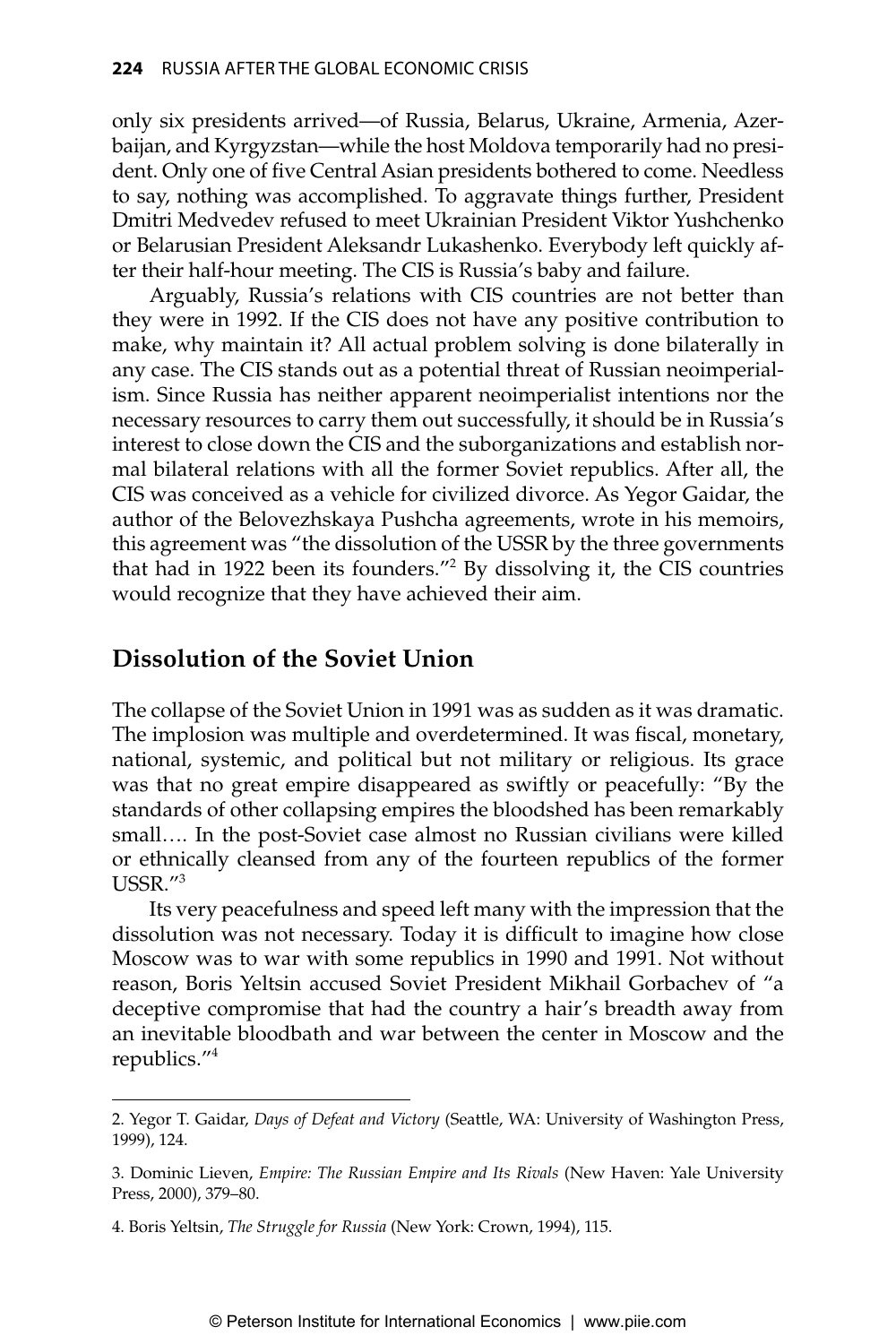After the August 1991 coup, the USSR ceased to function as a political entity in most regards. The three Baltic republics, Estonia, Latvia, and Lithuania, claimed their independence, and Yeltsin recognized them on August 24. Georgia, Armenia, Moldova, and Azerbaijan were well on their way toward national independence. The other republics were more hesitant, leaving Ukraine pivotal as the eighth of 15 union republics.

President Yeltsin thought strategically and moved radically on three issues. First, he secured power. Second, he dissolved the Soviet Union, thus easing the national tensions. Third, he focused on the rampant economic crisis, which demanded instant deregulation and financial stabilization.5

He understood that the Soviet Union could no longer survive and it had to be dissolved before he could proceed with other policies. Yeltsin presented union dissolution as a positive choice: "I was convinced that Russia needed to rid itself of its imperial mission."6 On December 1, 1991, Ukraine voted with 90 percent majority for independence. Yeltsin acted instantly. In complete secrecy, he organized a meeting one week later in Belarus with the heads of state of Ukraine and Belarus. Together these three men dissolved the Soviet Union. As Yeltsin saw it: "In signing this agreement, Russia was choosing a different path, a path of internal development rather than an imperial one." He insisted that this was "a lawful alteration of the existing order," because it "was a revision of the Union Treaty among [the] three major republics of that Union."7

As a replacement for the USSR, they set up the loose Commonwealth of Independent States, which appeared most inspired by the British Commonwealth. Yeltsin wanted a minimal organization without supernational power: "There will be no coordinating organs…. If there is coordination, it will be between the heads of state of commonwealth members. They will have some kind of a working group to resolve certain questions, and that's it."8

Most of the other Soviet republics wanted to join the CIS. Yeltsin accommodated them. On December 21 in Kazakhstan's capital Almaty, the CIS was expanded to include 11 republics, while Georgia and the alreadyindependent Baltic states stayed outside. The treaty of 1922 on the formation of the Soviet Union was formally abrogated. In 1993, Georgia also joined the CIS, increasing the membership to 12, though not all of them ratified the CIS charter, leaving the organization legally indeterminate.

<sup>5.</sup> I discuss this is detail in my book *Russia's Capitalist Revolution: Why Market Reform Succeeded and Democracy Failed* (Washington: Peterson Institute for International Economics, 2007).

<sup>6.</sup> Yeltsin, *The Struggle for Russia*, 115.

<sup>7.</sup> Ibid., 113. That some people still embrace the idea that the Soviet Union could have remained viable just shows the success of Yeltsin's sudden dissolution of it.

<sup>8. &</sup>quot;'We Are Taking Over,'" interview with Yeltsin, *Newsweek*, January 6, 1992, 13.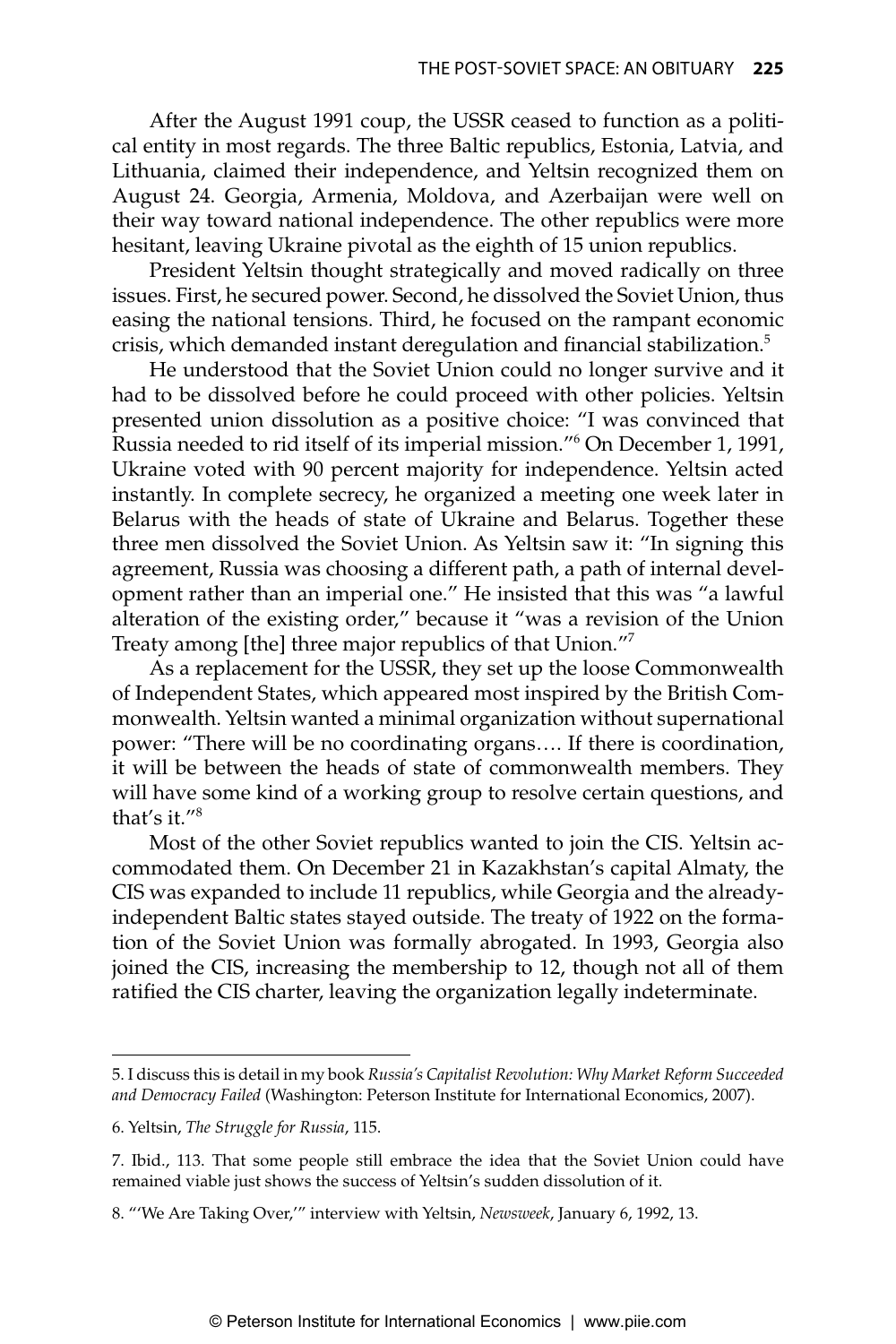Yeltsin refrained from making any claims on behalf of Russia on territories of other former Soviet republics. By respecting existing borders, Yeltsin left a valuable, peaceful legacy. The integrity of the existing borders between the union republics was enshrined in the CIS treaty and bilateral friendship treaties between Russia and most CIS members.

On December 25, 1991, the Soviet Union was formally dissolved. Surprisingly few problems remained unresolved. One was the four so-called frozen conflicts—unregulated, separatist territories outside the control of the national government, the Moldovan province of Transnistria, the Georgian territories of Abkhazia and South Ossetia, and the Azerbaijani autonomous territory of Nagorny Karabakh, which was controlled by ethnic Armenians. The leaders of the first three territories were pro-Russian, and the Kremlin supported them with troops.<sup>9</sup>

Military issues were resolved with impressive ease, as military assets were divided as other property. The biggest issue was the ample nuclear arms. In 1992 Ukraine was actually the third largest nuclear power in the world. By June 1996, even Ukraine had transferred all its nuclear arms to Russia, as had the others. This was an amazing achievement in containing the proliferation of nuclear arms. In these multiple multilateral and bilateral agreements, Russia made strong commitments to the national sovereignty and territorial integrity of the other former Soviet republics.<sup>10</sup>

One of the worst remaining problems was the common currency zone. A competitive issue of ruble credits had erupted between 15 newly formed republic central banks. The more ruble credits one republic issued, the larger share of the common GDP it extracted, but the higher overall inflation became. Everybody had a strong incentive to pursue a more expansionary monetary policy than others, but as a consequence all were worse off. In 1993 the Central Bank of Russia finally terminated the ruble zone by declaring old Soviet banknotes null and void. This action caused panic and compelled all remaining members of the ruble zone to establish their national currencies within the next few months.<sup>11</sup> As the dysfunctional ruble zone lingered for so long, 10 of the CIS countries experienced hyperinflation. The end of the ruble zone made monetary stabilization possible and completed the separation of the CIS countries. Contrary to popular views, there was no other solution. No preconditions for an orderly currency union were present. Any comparison with the European monetary union, which was then being formed, is misplaced.<sup>12</sup>

<sup>9.</sup> Nagorny Karabakh did not involve ethnic Russians or Russian forces.

<sup>10.</sup> James M. Goldgeier and Michael McFaul, *Power and Purpose: U.S. Policy Toward Russia after the Cold War* (Washington: Brookings Institution, 2003).

<sup>11.</sup> Brigitte Granville, *The Success of Russian Economic Reforms* (London: Royal Institute for International Affairs, 1995).

<sup>12.</sup> Anders Åslund, *How Russia Became a Market Economy* (Washington: Brookings Institution, 1995).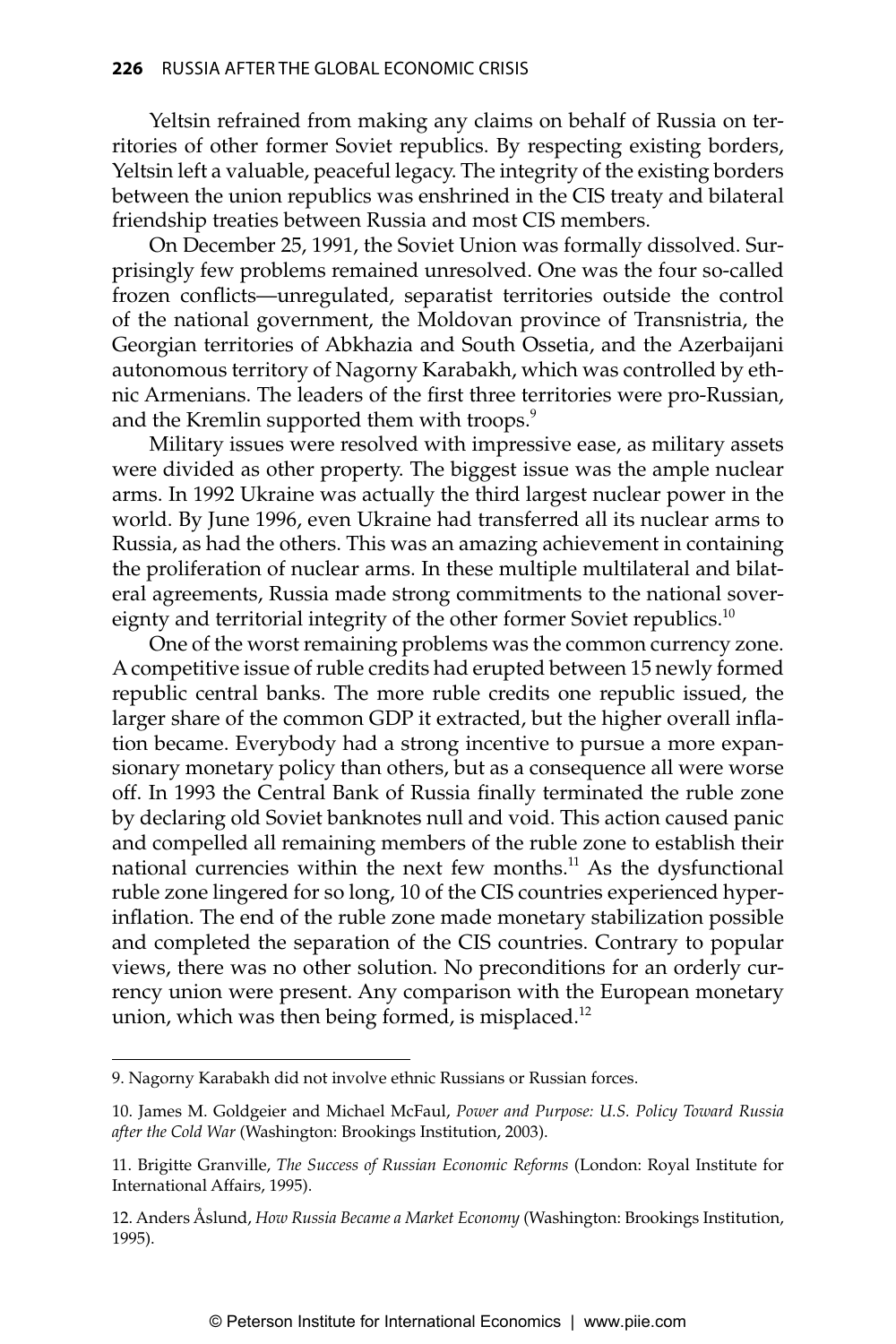#### **CIS: A Patchwork of Trial and Error**

After the Soviet Union had been dissolved, the newly independent states had to establish new relations.<sup>13</sup> The CIS evolved in fits and starts. Almost every year, an attempt was made to set up a new organization with some CIS countries, but none of these organizations has proven successful. They have fallen by the wayside and been neglected. Instead of resolving the problems with the failed organization, Russia has instigated setting up a new suborganization to the CIS.

In Russia, two approaches have existed. Yeltsin wanted the CIS to be like the British Commonwealth, but his view was shared by only a small liberal minority. The dominant Russian view was that the Soviet demise was a tragedy and that as much as possible of this great power should be maintained and restored. These two lines of thought found an uncomfortable compromise in the idea that the CIS should become like the European Union. But Russia contained half of the former Soviet population, and most of its economy, so Russia would naturally constitute a majority, which was unacceptable to the other CIS countries.

The attitude of the other CIS states varied with their view of Russia. Essentially, they were divided into a group of five close friends to Russia and six that preferred to keep Russia at arm's length.

Among Russia's five friends, Belarus wanted the tightest links to Russia. For geographical and ethnic reasons, Kazakhstan was compelled to be close to Russia. The three small and poor nations of Kyrgyzstan, Tajikistan, and Armenia, none of which borders on Russia, desired Russian protection and economic support. With its allies, Russia has formed a customs union, the Eurasian Economic Community (EurAsEc), and a military pact, the Collective Security Treaty Organization (CSTO). Another group of six CIS countries kept greater distance from Russia. Ukraine, Moldova, Georgia, and Azerbaijan desired to be quite independent from Russia but favored trade cooperation with Russia. Together, they set up the alternative organization GUAM (stands for Georgia, Ukraine, Azerbaijan, and Moldova) in 1997. Georgia waited to join the CIS for more than a year and formally departed from the CIS on August 18, 2009. Uzbekistan tended to keep a distance from Russia but joined both the EurAsEc and CSTO briefly from 2006 and 2008, when their bilateral relationship temporarily improved. Turkmenistan has been outright isolationist. Ukraine and Turkmenistan never ratified the CIS statutes and do not consider themselves members, only participants.

As a consequence, the CIS became paradoxical in many ways. It was important in protocol terms, holding annual summits with heads of state

<sup>13.</sup> Martha Brill Olcott, Anders Åslund, and Sherman Garnett have elaborated on the evolution of the CIS in *Getting It Wrong* (Washington: Carnegie Endowment for International Peace, 1999).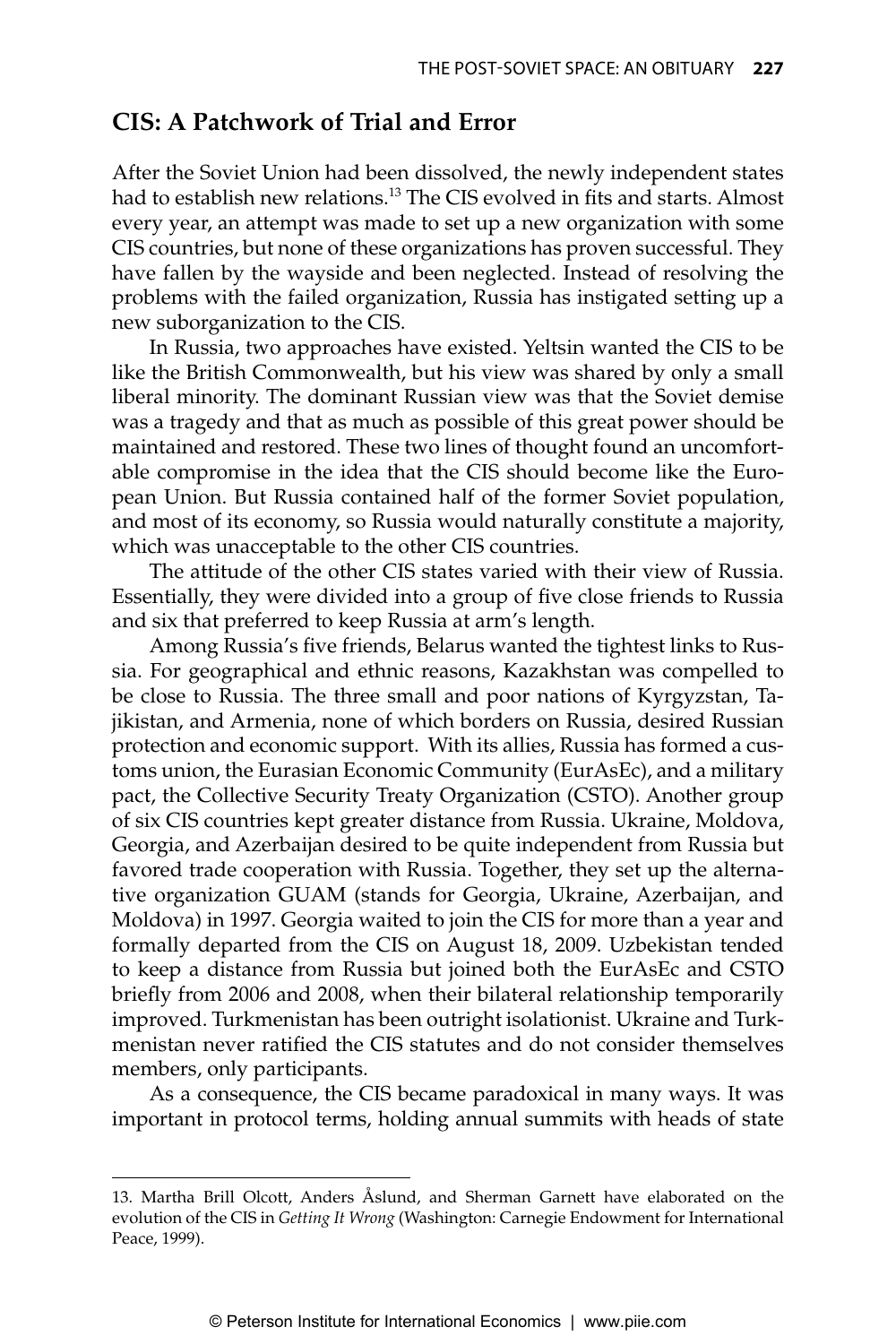and annual prime ministerial meetings. But little of significance was accomplished multilaterally, while bilateral meetings were vital. When a multilateral agreement was concluded, about half the CIS countries closest to Russia usually signed on, but hardly any ratified an agreement, so few came into force. Even ratified agreements were not necessarily complied with because there were no mechanisms for surveillance, arbitration, or penalty. Only 4 percent of CIS decisions actually resulted in national legislation.<sup>14</sup>

By and large, multilateral attempts at cooperation failed, because Russia aspired to closer cooperation than any other state. In reality, relations between Russia and the former Soviet republics have been predominantly bilateral.

#### **Territorial Integrity or the "Biggest Geopolitical Disaster of the Century"**

For the newly born CIS states, the most fundamental issue was security: Russia's respect for their national sovereignty and territorial integrity was sine qua non for their cooperation with Russia. They knew only too well that Yeltsin's view of the demise of the Soviet Union was a minority Russian view.

Unlike Yeltsin, President Vladimir Putin had all along expressed nostalgia about the Soviet Union. In his interview book *First Person* Putin stated: "We would have avoided a lot of problems if the Soviets had not made such a hasty exit from Eastern Europe." He expressed sympathy with the putschists in August 1991: "In principle, their goal—preserving the Soviet Union from collapse—was noble…."15

As president, Putin took some time to develop his policy on the former Soviet republics, and in his first term it was passive. In his second term, Russia's policy toward the CIS was dominated by the so-called colored revolutions in Georgia, Ukraine, and Kyrgyzstan, and gas trade. In his annual address in April 2005, Putin went all out: "the collapse of the Soviet Union was the biggest geopolitical disaster of the century…. Tens of millions of our co-citizens and compatriots found themselves outside Russian territory…old ideals [were] destroyed."16 He presented himself as a neoimperialist.

The Moldovan government has persistently wanted to restore its national integrity over Transnistria, and so has the Georgian government

<sup>14. &</sup>quot;Yushchenko ne ponravilsya sammit SNG" ["Yushchenko Did Not Like the CIS Summit"], www.rosbalt.ru, October 9, 2009.

<sup>15.</sup> Vladimir V. Putin, *First Person* (New York: Public Affairs, 2000), 81, 93.

<sup>16.</sup> Vladimir V. Putin, Annual Address to the Federal Assembly of the Russian Federation, April 25, 2005, www.kremlin.ru.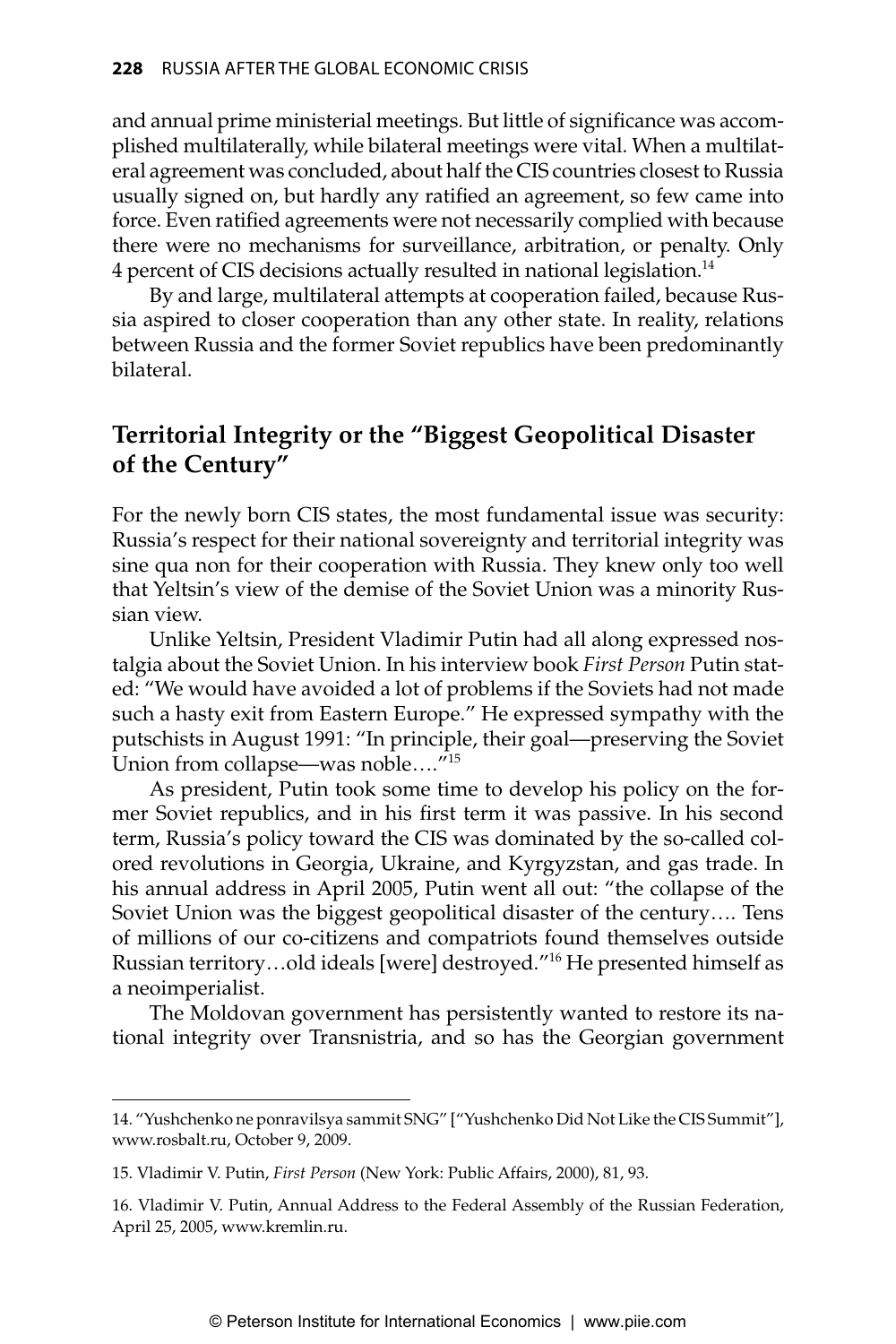over Abkhazia and South Ossetia, whereas Moscow seems to have appreciated the complication. In 2006 these conflicts escalated, and Russia suddenly embargoed Georgia's and Moldova's large exports of wine and fruits to Russia. It also blocked most transportation to and from Georgia and even bank transactions. Georgia played hardball, revoking its bilateral protocol on Russia's accession to the World Trade Organization (WTO), thus blocking Russia's entry into that organization, of which Georgia was already a member.

In January 2008 the United States started campaigning for a Membership Action Plan to the North Atlantic Treaty Organization (NATO) for Ukraine and Georgia, but most of the European NATO members were surprised and some opposed. The issue came to a crunch at the NATO summit in Bucharest in April 2008. The summit did not offer a Membership Action Plan to Ukraine, but its communiqué stated boldly: "NATO welcomes Ukraine's and Georgia's Euro-Atlantic aspirations for membership in NATO. We agreed today that these countries will become members of NATO."17

President Putin also attended that NATO summit. In a closed meeting on April 4, 2008, he intimidated Ukraine. He disqualified Ukraine's claim to sovereign statehood and territorial integrity, reversing Yeltsin's policy and contradicting the 1997 Russian-Ukrainian Treaty on Friendship, Cooperation, and Partnership. He suggested that Ukraine's composition was artificial, its borders arbitrary, and the transfer of Crimea to Ukraine illegal.18 More nationalist Russian politicians, notably Moscow Mayor Yuri Luzhkov, went much further, claiming that Sevastopol and Crimea belonged to Russia. In June 2008 Luzhkov stated: "Sevastopol was never given to Ukraine. I have studied all basic documents carefully, and I can make such a declaration."19

As president, Putin routinely confirmed Russia's commitment to Georgia's territorial integrity, but from 2006 Georgia became the focal point of Russia's CIS policy. From April 2008, Russia stepped up its engagement in Abkhazia and South Ossetia contrary to various international agreements.<sup>20</sup> In early August 2008 military action escalated in the secessionist Georgian territory of South Ossetia. On August 7, Georgian troops entered South Ossetia but were immediately rebuffed by well-prepared

<sup>17.</sup> Bucharest Summit Declaration, issued by the Heads of State and Government participating in the meeting of the North Atlantic Council, Bucharest, April 3, 2008, www.nato.int.

<sup>18. &</sup>quot;What Precisely Vladimir Putin Said at Bucharest," *Zerkalo nedeli*, April 19, 2008.

<sup>19. &</sup>quot;Luzhkov izuchil vopros Sevastpoloya i reshil, chto ego ne peredali" ["Luzhkov Studied the Sevastopol Question and Decided that They Had not Transferred It"], *Ukrainskaya pravda*, June 24, 2008.

<sup>20.</sup> Andrei Illarionov, "The Russian Leadership's Preparation for War, 1999-2008," in *The Guns of August 2008: Russia's War in Georgia*, ed. Svante E. Cornell and S. Frederick Starr (Armonk, NY: M. E. Sharpe), 68–72.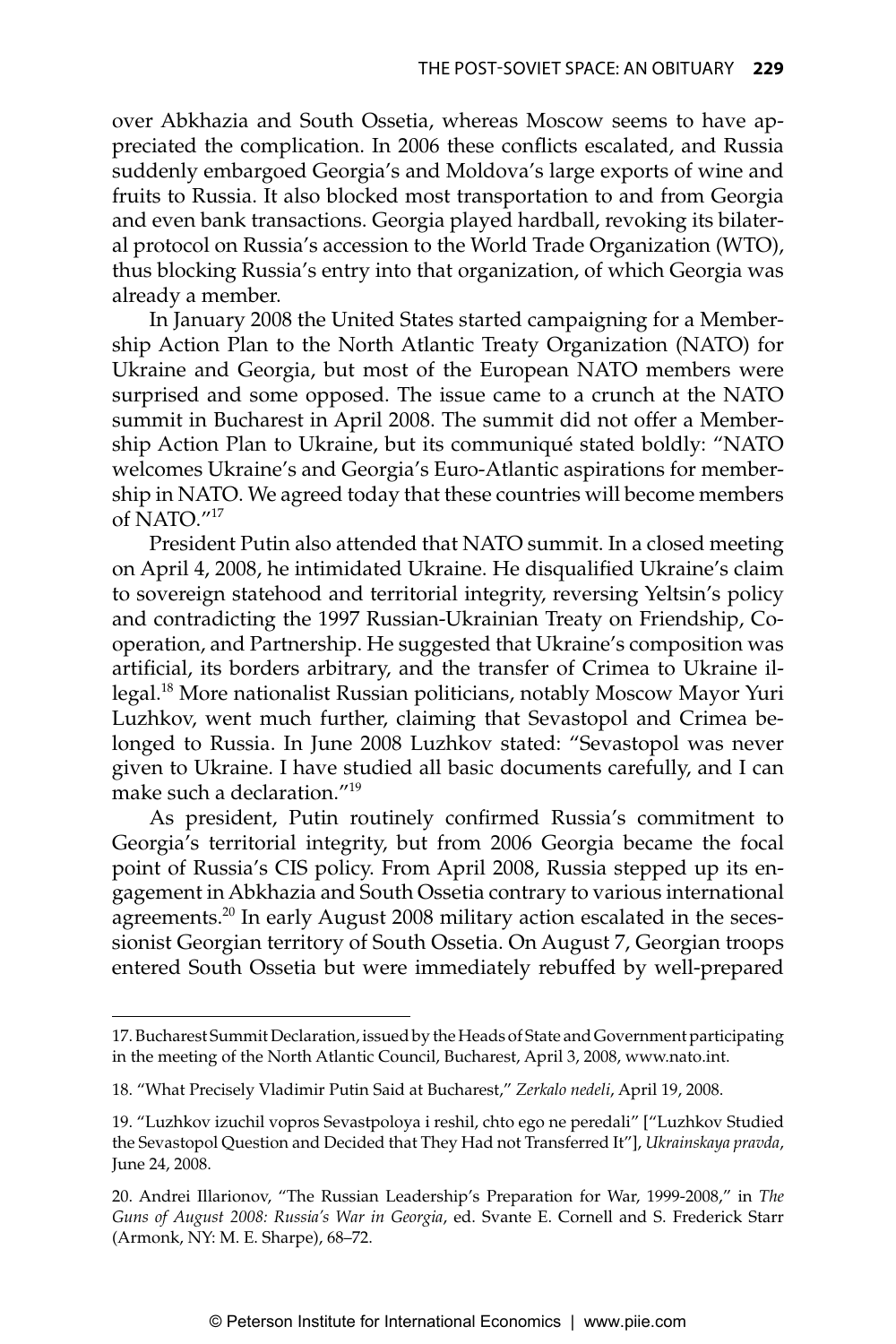and overwhelming Russian troops, which secured South Ossetia and Abkhazia and occupied some other parts of Georgia. The Russia-Georgian war lasted only five days, August 8 to 12.

On August 26, 2008, the Kremlin dealt the most devastating blow to its own standing in the post-Soviet space by recognizing the sovereignty of Abkhazia and South Ossetia. Russia broke with its long-standing principles of respect for national sovereignty and territorial integrity inscribed in the Organization for Security and Cooperation in Europe (Helsinki) convention (OSCE), the CIS convention, and multiple bilateral friendship treaties with CIS countries. Its excuse was that Kosovo had declared independence from Russia's friend Serbia, but in the process Russia abandoned its broadly shared principle not to recognize secession. Many countries had considered Kosovo an extreme case, but few reckoned that South Ossetia or Abkahzia belonged to this category. South Ossetia was just too small with only a few tens of thousands of people, and in Abkhazia the Abkhaz had not been more than the third largest ethnic group for decades. In spite of considerable Russian pressure, no CIS state recognized them because ultimately it concerned their own sovereignty. Russia scared even its closest allies, Belarus and Kazakhstan, which harbor large Russian ethnic populations. After the war in Georgia, President Medvedev stated that Russia had "regions with privileged interests," referring to "close neighbors."<sup>21</sup>

Russia's actions confirmed that it had become a revisionist power in the region, preoccupying all the other CIS countries with their national integrity vis-à-vis Russia. Needless to say, they all rushed to the exits as fast as they could. If Russia is their main national threat, they have no need for the CSTO, which presupposes that these countries face common external threats. The Kremlin needs to restore its respect for its neighbors' territorial integrity to be able to improve its relations with them.

#### **Gas Policy: More Aggressive than Successful**

In its gas policy Russia has shown little respect for its neighbors.<sup>22</sup> As the former Soviet Ministry of Gas Industry, Gazprom lives in symbiosis with the Russian government and plays a unique political role outside Russia's borders. Its actions comprise an uneasy mixture of commerce, politics, and apparent conflicts of interest.

Since 2005, Gazprom has hiked prices, which had remained artificially low since the Soviet era. It has claimed to depoliticize prices but has boosted them in big steps, which have varied greatly between countries. Prices were raised faster for weak and not very friendly countries, such as

<sup>21. &</sup>quot;Dmitri Medvedev's Interview with the television channels 'Rossiya', the First Channel, and NTV," www.kremlin.ru, August 31, 2008.

<sup>22.</sup> Russia's gas policy in general is discussed in chapter 7.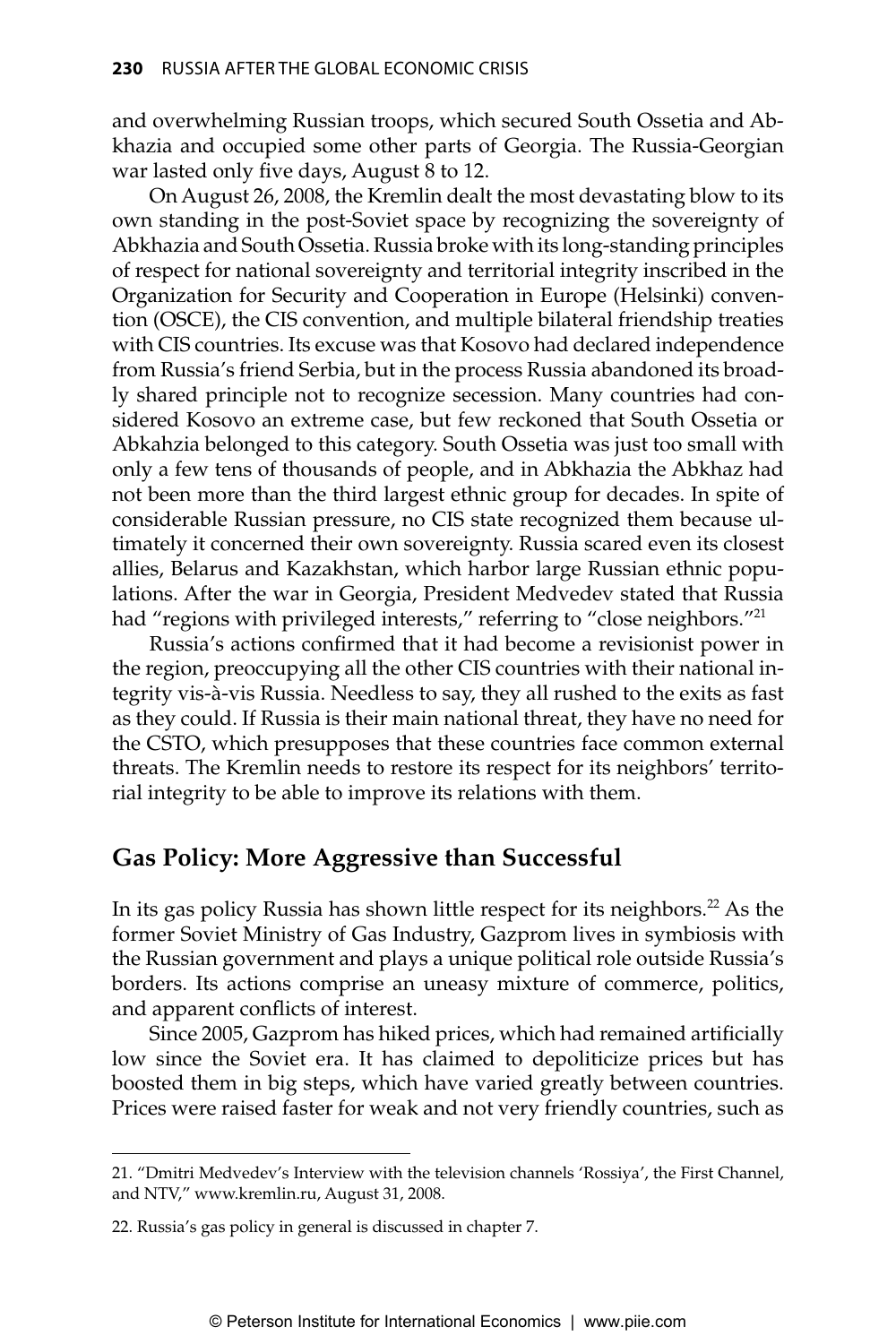Georgia and Moldova, than for Russia's close ally Belarus. Neither the old nor new prices have been set by any objective standard. No world market prices exist for piped natural gas, as all prices depend on local demand and supply through one or few pipes, but Gazprom has long solved that problem in Europe through an agreed pricing formula.

In recent years, Gazprom has repeatedly cut gas supplies to many countries. Georgia, Azerbaijan, Moldova, Ukraine, and Belarus have experienced several such cuts. In January 2006 Gazprom turned off gas to and through Ukraine, which transits 80 percent of Gazprom's exports to the European Union. In January 2007 it meted out the same treatment to Belarus, the Kremlin's closest ally, through which the remaining 20 percent of Russia's gas deliveries go to the European Union. The worst disruption occurred in January 2009, when Gazprom cut off all gas deliveries through Ukraine. Few disagree with the principle of gradual transition to market prices, but the transition needs to be transparent and founded on agreed principles; frequent supply disruptions are unacceptable.

For years, Gazprom has tried to exchange gas arrears for gas pipelines in debt-equity swaps in customer countries. It has succeeded in doing so in several countries, notably Belarus and Moldova, but these countries have not found it any easier to reach agreements with Gazprom. Instead, Russia is attempting to resolve its persistent problems with gas transit through Ukraine and Belarus by building alternative gas pipelines that bypass these two countries, Nord Stream through the Baltic Sea and South Stream through the Black Sea and the Balkans.

Another Gazprom strategy is to extend monopolistic control over transportation, production, sales, and purchases in all directions through long-term contracts, trying to monopolize gas supplies from Central Asia. But when European gas demand and prices dropped, Turkmenistan's gas pipeline to Russia blew up as did two gas pipelines to Georgia in January 2005.<sup>23</sup> After the pipeline was repaired, Gazprom refused to accept the contracted volumes or pay the agreed price. Not surprisingly, the Turkmens instead turned to the Chinese, who have just built a large gas pipeline to Turkmenistan and are now preparing to buy most of Turkmenistan's gas exports, as is already the case with Kazakhstan. Turkmenistan has also shown interest in a Transcaspian gas pipeline to Europe.

#### **Well-Intentioned but Unsuccessful Trade Policy**

In trade, Russia has proven good intentions but has not been very successful. The CIS has long tried but persistently failed to establish a well-functioning free trade area.<sup>24</sup> The fundamental problem is that Russia has been

<sup>23. &</sup>quot;Russia Blamed for 'Gas Sabotage'," BBC News, January 22, 2006, news.bbc.co.uk.

<sup>24.</sup> An excellent overview of CIS trade policy is Sherzod Shadikhodjaev, "Trade Integration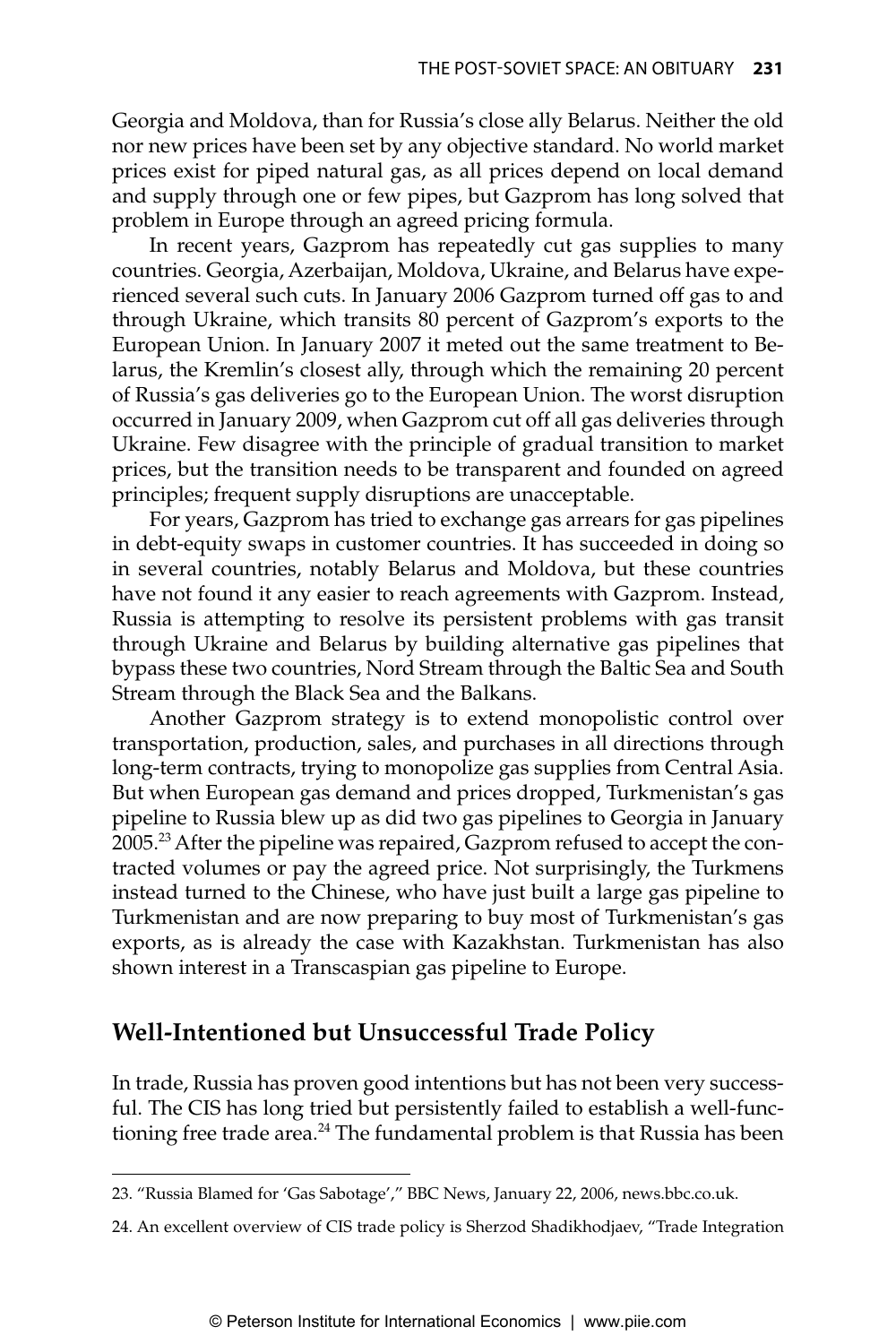trying to reinvent the wheel with its own free trade agreements (FTAs) in an area where Russia has neither knowledge nor body of conventions. When it should have leaned on the established trade framework of the WTO. Having tried all the alternatives, it is now time for Russia to turn to the WTO (see chapter 10).

In the aftermath of the Soviet collapse, trade between the former Soviet republics dwindled from 1991 to 1994. One of the chief goals of the CIS was to facilitate mutual trade. In September 1993 CIS countries signed a treaty on an economic union. It was highly ambitious, supposed to lead to a free trade area, a customs union, a common market, and a currency union, but it was concluded just as the ruble zone was falling apart. It was declarative rather than operative and was never taken seriously.<sup>25</sup>

In April 1994, all the CIS countries, except Turkmenistan, signed a multilateral FTA. However, some countries, including Russia, never ratified it, so it has never come into force. An attempt was made to revive it in April 1999 through an additional protocol, but Russia never ratified that either. Still, the CIS FTA functions as a model agreement.

Instead, most CIS countries have concluded bilateral FTAs, which have been ratified but lack legal teeth. Whenever one country wants to undertake protectionist measures against another, it does so with impunity because detailed rules, arbitration, and penalty mechanisms are missing. For example, in 2006 Ukrainian vodka producers seized one-quarter of the Russian vodka market, which led to prohibition of their imports. Two years later, a Kyrgyz cement factory made headway into the Kazakh market but suddenly faced a prohibitive 100 percent import tariff and was forced to stop production until it was sold to a Kazakh businessman. Examples of prohibitions, quotas, and high tariffs abound. As a consequence, trade within the CIS is often disrupted, as successful exporters are blocked through quotas, tariffs, or outright prohibitions.

Because FTAs malfunctioned, Russia and its closest allies aimed at a customs union. In January 1995, Russia and Belarus signed an agreement on a customs union, which Kazakhstan joined. Kyrgyzstan and Turkmenistan signed on in 1996 and 1999, respectively. But the parties neither knew how to form a customs union nor could agree on it. Instead of giving up, they decided to form EurAsEc in 2000. It was designed to be a customs union and a common economic space, inspired by the European Union, but in reality little happened. Uzbekistan joined in 2006 for foreign policy reasons but suspended its membership in 2008. EurAsEc persists as a bureaucratic structure of little significance.

in the CIS Region: A Thorny Path towards a Customs Union," *Journal of International Economic Law* 12, no. 3 (2009), 555–78.

<sup>25.</sup> Constantine Michalopoulos and David G. Tarr, "The Economics of Customs Union in the Commonwealth of Independent States," *Post-Soviet Geography and Economics* 38, no. 3 (1997): 125–43.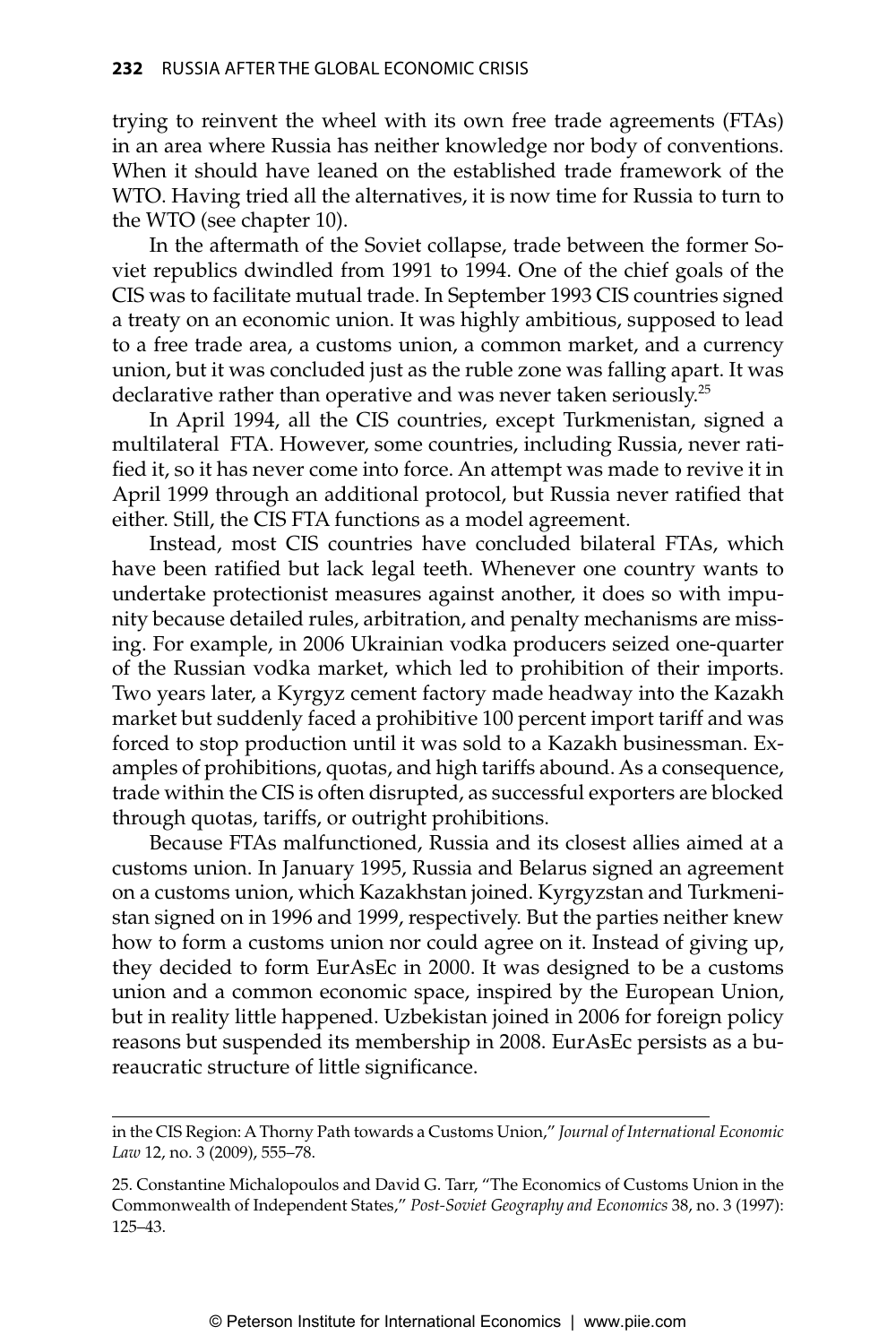True to its habit, Russia initiated a new, even more ambitious, pact rather than mending the old, failed one. In March 2003 it launched the Common Economic Space (CES) for Russia, Ukraine, Kazakhstan, and Belarus. The CES was supposed to start as a free trade area, become a customs union, and eventually a currency union, again modeled on the European Union. But it was an evident ploy to tie Ukraine closer to Russia before the presidential elections in late 2004. When Moscow's candidate lost, the CES lost meaning, but its structures linger.

In all these endeavors, no attempt was made to find a mechanism to reinforce the desired free trade. The resolution is evident: WTO accession for all. The WTO has the requisite rule book, arbitration, and penalties. Many WTO members use these WTO instruments to give teeth to their FTAs. Five CIS countries—Kyrgyzstan, Georgia, Moldova, Armenia, and Ukraine—have become members of the WTO, but Russia has failed to do so. It should be in Russia's interest to join the WTO as soon as possible and bring in the other CIS countries as well.

In June 2009, when Russia was close to WTO accession, Prime Minister Putin surprised everybody, including his own cabinet, by stating that Russia, Belarus, and Kazakhstan would enter the WTO as a customs union. WTO Secretary General Pascal Lamy declared that this was impossible. Putin also declared that the customs union was as important as the WTO to Russia, which is rather surprising as Russia's attempts to form a customs union with these two countries have yielded no success since 1995.

Russia, Kazakhstan, and Belarus are no natural partners for a customs union because their economic interests and structures vary greatly. Kazakhstan is largely a raw material exporter, and Belarus an exporter of the best Soviet-manufactured goods. Russia, with its large but substandard manufacturing, is inclined to impose high import tariffs, but Kazakhstan and Belarus want none of it. In early 2010, Kazakhstan insisted that 409 items be excluded from Russia's higher import tariffs; the list includes major import items such as cars, which Kazakhstan barely produces. Another conflict concerns Russia's low energy prices because of price regulation and export tariffs. Belarus has persistently demanded that Russia's low domestic energy prices also apply to it and has refused to accept export tariffs because of the purported customs union, which has led to severe supply disruptions. The benefits of this customs union remain doubtful.

In spite of persistent trade disputes, trade of and between the CIS countries has skyrocketed. From 2002 until 2008, total CIS trade rose by an average of 26 percent a year (figure 11.1), and the unweighted average of their mutual trade is about 40 percent of their total trade (table 11.1). The country that trades the least with the CIS is actually Russia, which has only about 15 percent of its trade with the region, so the weighted average is only about 20 percent. Yet this is natural for a big country and does not say anything about Russia's policy intention, rather a lot about how captive the others are because of geography and infrastructure.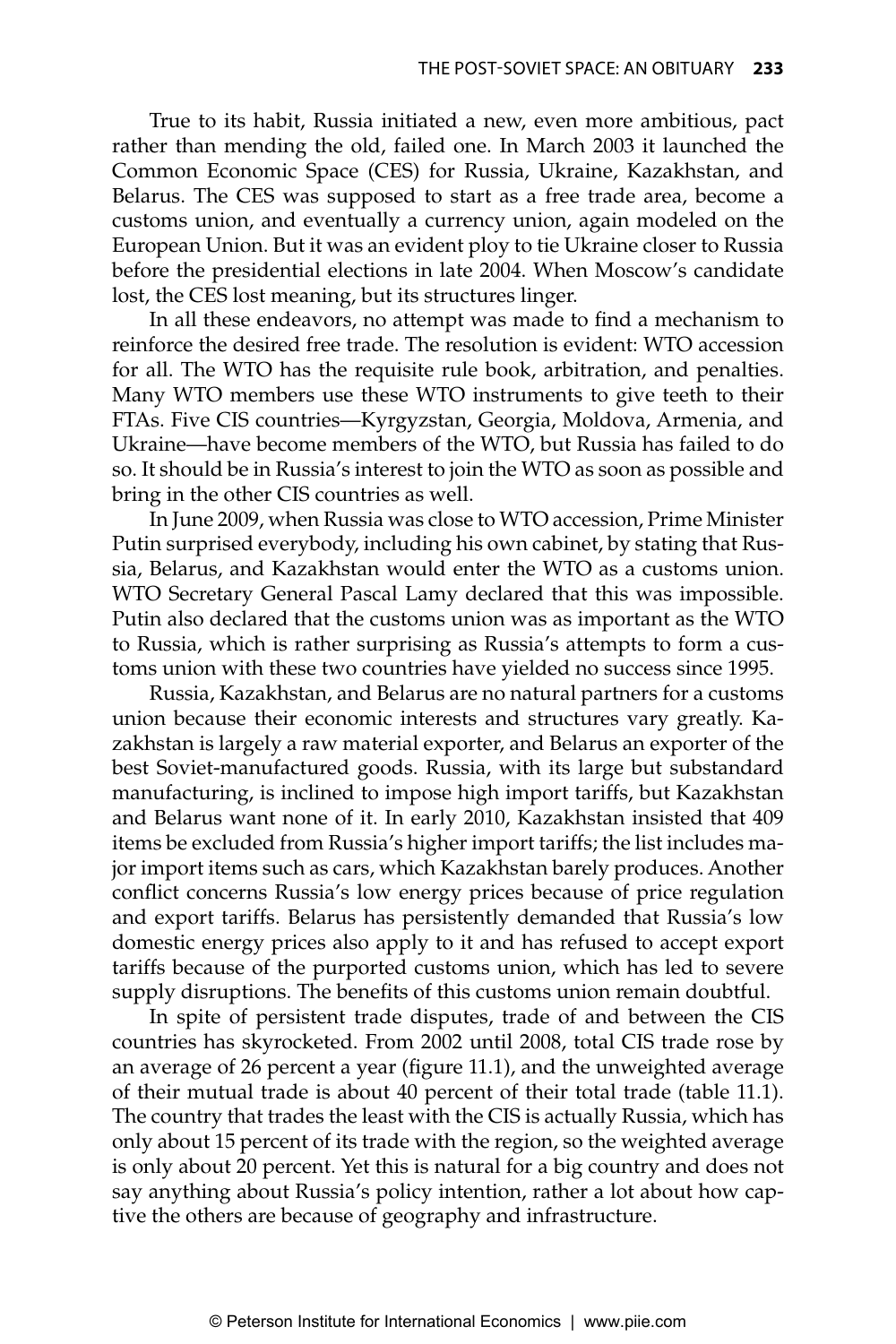

**Figure 11.1 Average annual increase in intra-CIS trade, 1996–2008**  (percent)

Cis = Commonwealth of independent states

Note: figure includes trade with Mongolia, but this amount is insignificant. the average annual increase is an unweighted average of the sum of exports and imports.

*Sources:* iMf, *Direction of Trade Statistics*, October 2009; author's calculations.

At first sight, the persistence of CIS trade might appear surprising, but a cursory look at the map explains it. Many CIS countries are land-locked, and distances over land are enormous. Poor transportation and barriers to trade limit their choices of trade partners. Often, disruption of trade does not mean diversion of trade but no trade or production at all.

Russia's persistent failures to build a customs union and a currency union are not haphazard but based on fundamental theoretical flaws, so there is no reason to believe in success in the foreseeable future (see chapter 10).<sup>26</sup> Even so, Russian leaders persistently advocate a customs union and a currency union, which only hurts Russia's national interests. In the early 1990s, Russia lacked trade expertise, but a decade later such expertise had evolved and a rational trade policy should have been possible. Even so, the Russian government has insisted on reinventing the wheel again rather than opting for free trade before a customs union and adopting the nearly universally accepted WTO rules.

<sup>26.</sup> Anders Åslund, "The Ruble as a Global Reserve Currency? No!", *Moscow Times,* September 23, 2009.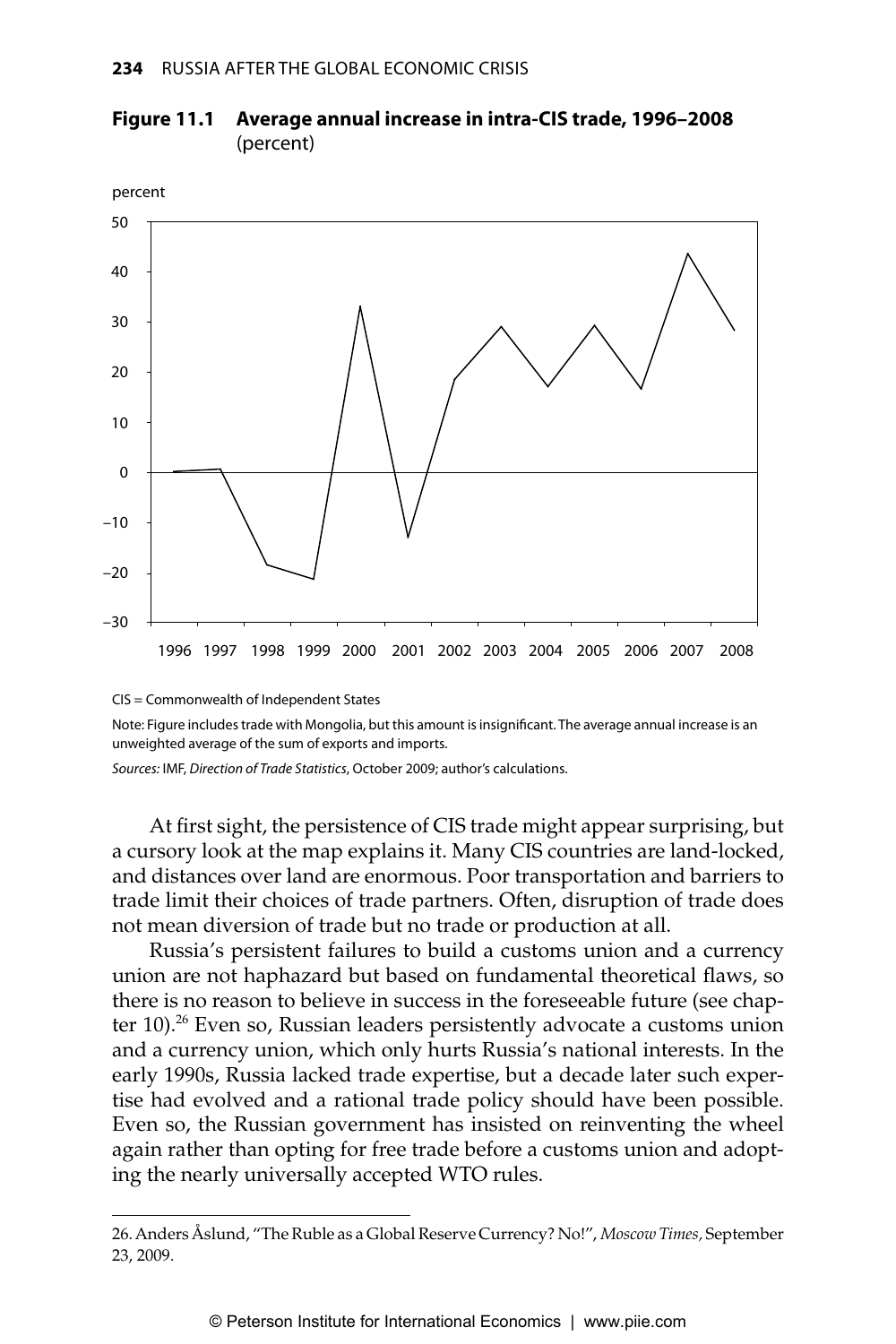| Country                      | 2000 | 2001 | 2002 | 2003 | 2004 | 2005 | 2006 | 2007 | 2008 |
|------------------------------|------|------|------|------|------|------|------|------|------|
| Armenia                      | 21   | 25   | 27   | 25   | 25   | 26   | 29   | 32   | 30   |
| Azerbaijan                   | 21   | 18   | 23   | 23   | 25   | 28   | 26   | 26   | 7    |
| <b>Belarus</b>               | 66   | 65   | 62   | 63   | 63   | 56   | 55   | 57   | 56   |
| Georgia                      | 35   | 37   | 40   | 37   | 40   | 42   | 39   | 36   | 32   |
| Kazakhstan                   | 34   | 38   | 32   | 32   | 31   | 29   | 30   | 31   | 31   |
| Kyrgyzstan                   | 48   | 45   | 46   | 47   | 52   | 56   | 55   | 59   | 52   |
| Moldova                      | 43   | 47   | 45   | 46   | 46   | 44   | 45   | 35   | 37   |
| Russia                       | 19   | 13   | 17   | 18   | 13   | 15   | 12   | 15   | 14   |
| Tajikistan                   | 65   | 56   | 50   | 44   | 44   | 47   | 41   | 46   | 44   |
| Turkmenistan                 | 46   | 48   | 44   | 45   | 50   | 54   | 55   | 55   | 48   |
| Ukraine                      | 44   | 42   | 38   | 36   | 39   | 40   | 39   | 40   | 38   |
| Uzbekistan                   | 45   | 44   | 41   | 40   | 43   | 45   | 43   | 45   | 50   |
| <b>Total Intra-CIS trade</b> | 41   | 40   | 39   | 38   | 39   | 40   | 39   | 40   | 37   |

| Table 11.1 Intra-CIS trade, 2000-08 (percent of total trade, unweighted average) |  |  |
|----------------------------------------------------------------------------------|--|--|
|                                                                                  |  |  |

*Sources:* IMF, *Direction of Trade Statistics*, October 2009; author's calculations.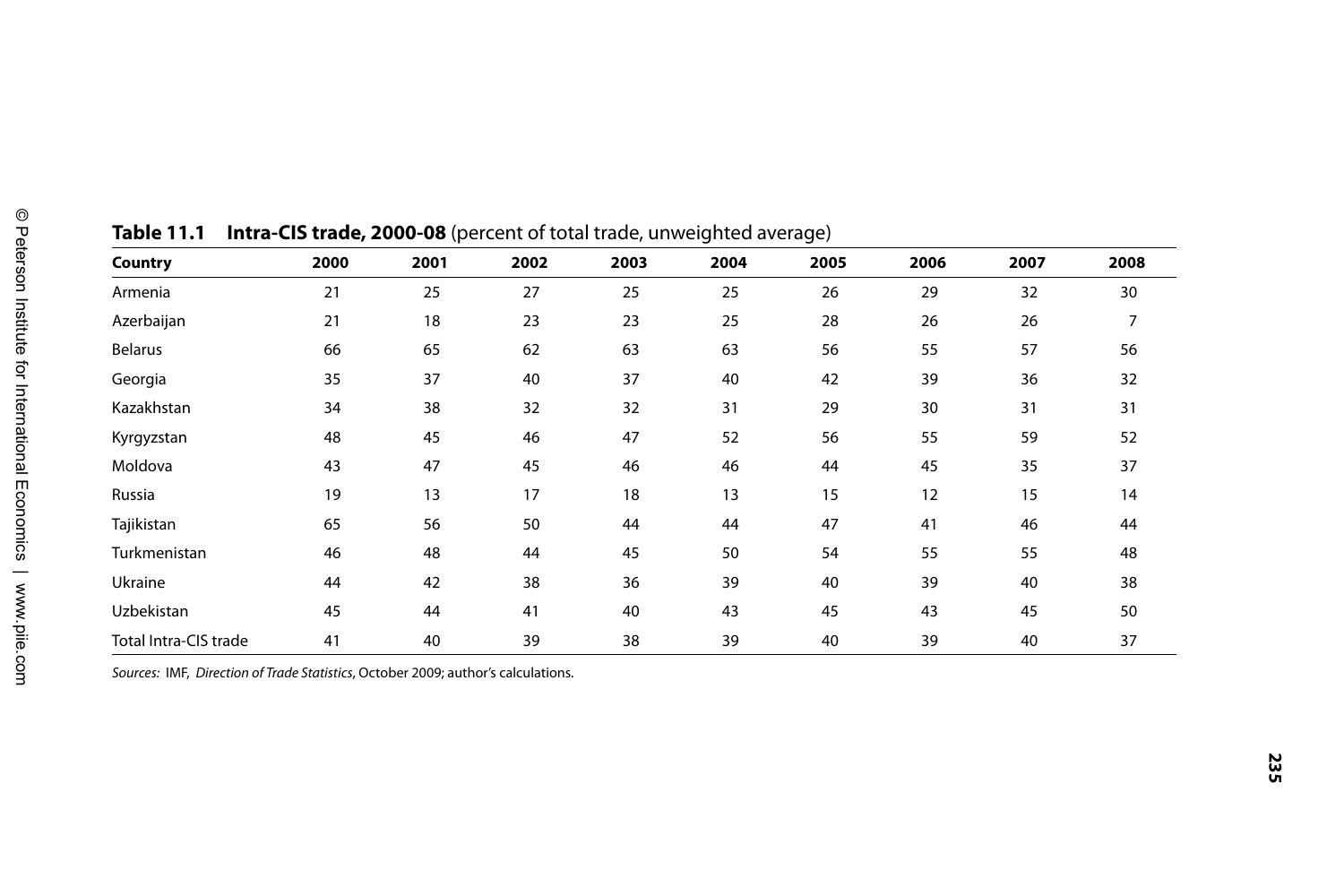#### **Foreign Direct Investment: Quite Fortuitous**

Russian foreign direct investment has skyrocketed since 2000 and has not been too controversial. In September 2003 Anatoly Chubais, then CEO of Russia's Unified Energy Systems, aroused an outcry when he pronounced the concept of "liberal imperialism," effectively saying that Russia would regain its influence in the former Soviet Union through corporate investment.<sup>27</sup>

Yet, Russia's private corporations have mainly been driven by commercial interests. They have invested grandly in other post-Soviet states, most of all in Ukraine. Their rights as investors have become a major issue of Russian policy. These investments have rarely been political but comply with the textbook of foreign direct investment. They have been initiated by Russian corporations, private or state-owned, and the Russian state has supported its companies abroad as any other state would. First, Russian oil companies undertook downstream investment in oil refineries and chains of gas stations, pursuing vertical integration. Second, Russia's metallurgical companies and retail chains went ahead with horizontal integration, that is, doing on a larger scale what they already did so well at home. Third, Russian consumer and mobile phone companies extended their successful business model abroad.

Russian foreign direct investment in the post-Soviet region has been huge.<sup>28</sup> Political reaction to it has been very limited because it has been so obviously commercial. Another reason is that Russian companies have competed with local companies on a fairly level playing field. The most controversial Russian investments in the CIS have been the biggest ones relative to the national economy (Rusal wanting to purchase the dominant Tajik aluminum company) and all state corporation purchases of infrastructure, notably Gazprom's debt-equity swaps to acquire pipelines.

#### **Russian Financial Assistance to Counter the Global Financial Crisis**

The global financial crisis offered Russia new possibilities of playing a major, helpful role in the CIS. The Russian government assumed this challenge. It provided mainly cofinancing to International Monetary Fund (IMF) agreements to Armenia (\$500 million), Belarus (\$2 billion), Kyrgyzstan (more than \$2 billion), and Moldova (\$500 million). It also initiated

<sup>27.</sup> Igor Torbakov, "Russian Policymakers Air Notion of 'Liberal Empire' in Caucasus, Central Asia," EurasiaNet.org, October 27, 2003.

<sup>28.</sup> Keith Crane, D. J. Peterson, and Olga Oliker, "Russian Investment in the Commonwealth of Independent States," *Eurasian Geography and Economics* 46, no. 6 (September 2005): 405– 44.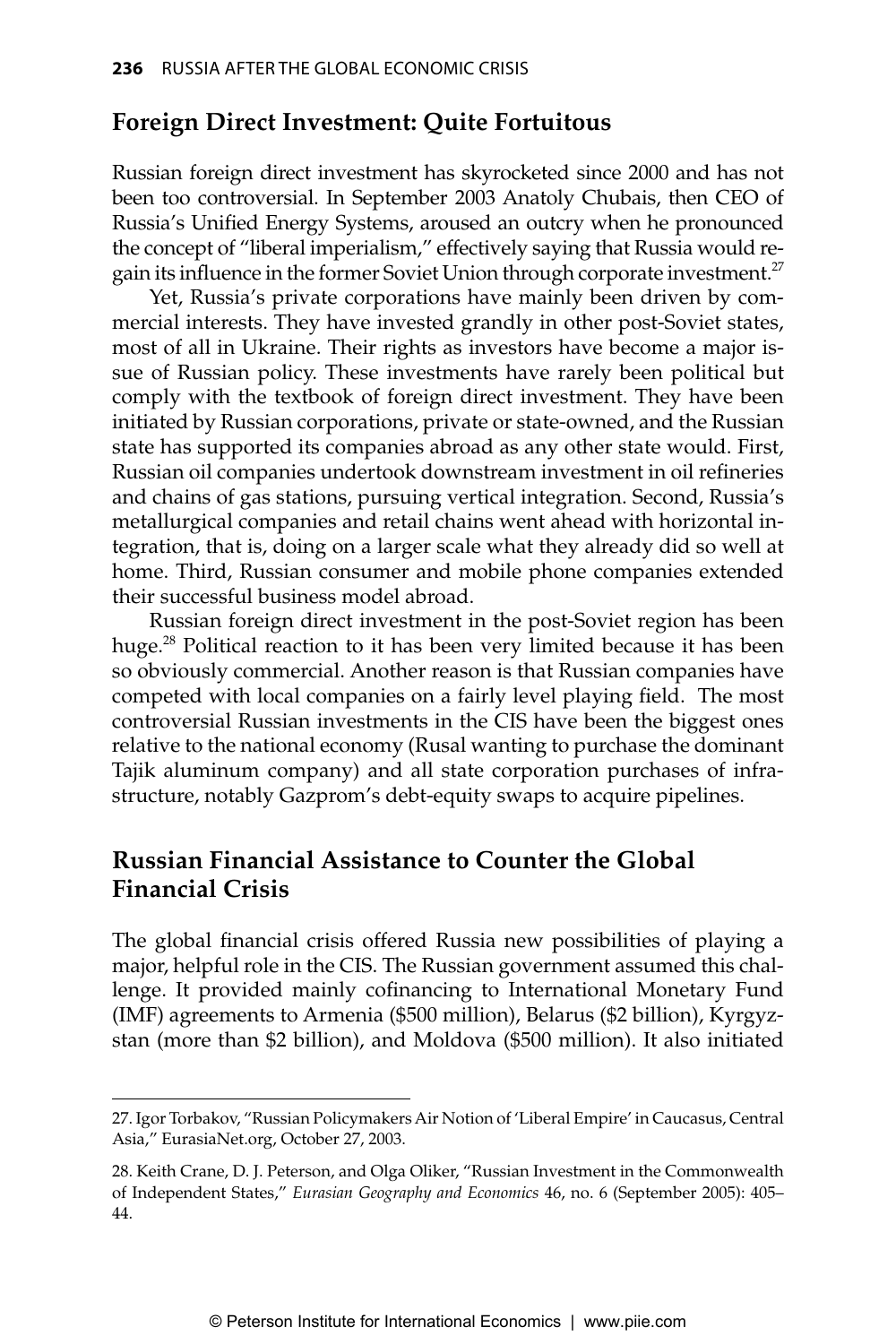a EurAsEc financial assistance fund of \$10 billion, of which Russia would contribute \$7.5 billion and Kazakhstan \$1 billion.<sup>29</sup> With its \$598 billion of international currency reserves in early August 2008, Russia seemed eminently equipped to relieve its poorer neighbors.

Yet the financial assistance has caused considerable chagrin. Not very surprisingly, Russia and Ukraine never succeeded in agreeing on tentative stabilization credit of \$5 billion. Belarus, Kyrgyzstan, and Moldova all complained about not getting all the money promised. Belarusian President Aleksandr Lukashenko stated publicly about the Russian leaders: "It came to the point that they came and said: You recognize Ossetia and Abkhazia and you receive \$500 million."30

EurAsEc's financial assistance fund seems to have stayed on paper. The reasons for Russia's partial fulfillment were real disagreements, which differed in each case. Its neighbors were not very appreciative of Russia's assistance, because only about half of the promised assistance was actually disbursed.

As Vladimir Ryzhkov concluded:

The Kremlin was not able to exploit its huge reserves that it accumulated after eight years of an oil boom by turning its economic power into political clout in the global arena. On the contrary, Russia's global standing has worsened across the board. Russia's leaders have managed to alienate even its strongest allies.<sup>31</sup>

#### **China's New Expansive Role**

Nature abhors vacuum, but Russia has taken this vacuum as a given. That is no longer true. The big new factor in the region is China. For a long time, China seemed exceedingly cautious and constrained. Credibly, Chinese officials claimed that their interests in the former Soviet Union were limited to political stability in Central Asia.

As the Chinese economy has surged and trade liberalization proceeded, trade has exploded between China and most of the region. Relations between China and the post-Soviet region reached new heights with the formation of the Shanghai Cooperation Organization (SCO) in 2001. It has six members: China, Russia, and four Central Asian countries, Kazakhstan, Uzbekistan, Kyrgyzstan, and Tajikistan. The SCO maintains both security and economic aspirations and has brought Central Asia much closer to China.

<sup>29. &</sup>quot;Central Asia: Eurasian Economic Community to Set up Financial Crisis Fund," EurasiaNet.org, February 4, 2009.

<sup>30. &</sup>quot;Belarus-Russia—Mutual Accusations, Trade War Cause New Crisis," Open Source Center, June 25, 2009.

<sup>31.</sup> Vladimir Ryzhkov, "Kremlin Burning Bridges with Every Neighbor," *Moscow Times*, August 4, 2009.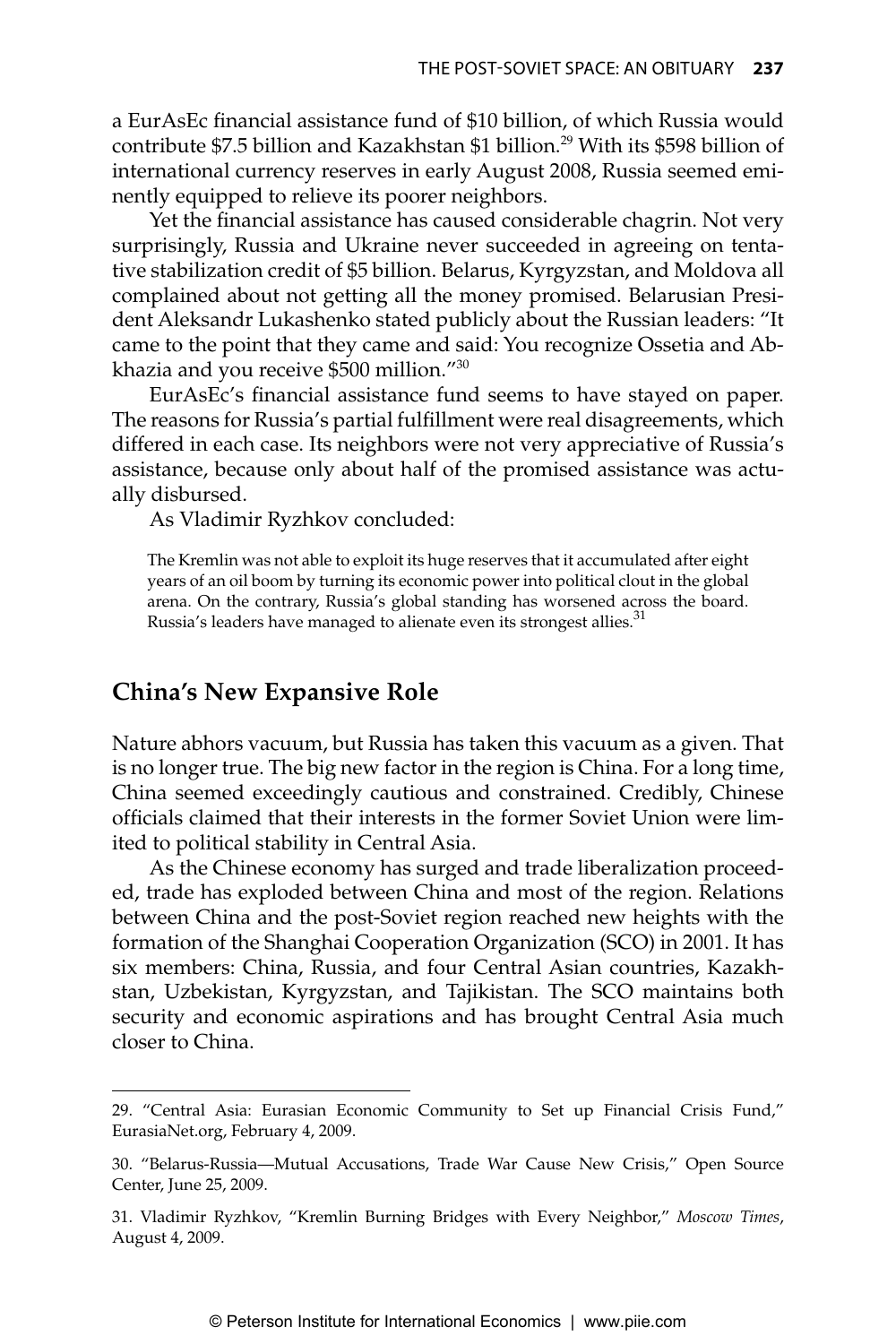The significance of the SCO became evident at its summit immediately after the Russian-Georgian war of August 2008. Russia appealed for support, but nobody complied, as China offered the Central Asian states the opportunity to hide behind its back. For the first time since the war over the Ussuri River in 1969, China openly challenged Russia in its own backyard and won.

China has already built pipelines to Kazakhstan and Turkmenistan, and it is likely to seize market control in the region from Gazprom. The global financial crisis offered China—with the world's largest international currency reserves—new opportunities in the region. It has bailed out not only Central Asia but also Belarus and Moldova with larger amounts than Russia, admittedly in bilateral loans in yuan.

Thus, while the Kremlin is spoiling its relations with its neighbors in a seemingly mindless fashion contradicting Russia's national interests, China is swiftly establishing itself as the major customer for Central Asia's gas exports and other products, while it provides tens of billions of dollars of finance.<sup>32</sup>

#### **The European Union's Eastern Partnership**

The European Union started taking a greater interest in the former Soviet Union when its big eastern enlargement was concluded in 2004. In 2003 it launched its European Neighborhood Policy, and in 2008 it presented its Eastern Partnership, which included six CIS countries—Ukraine, Belarus, Moldova, Georgia, Azerbaijan, and Armenia.

For the time being, the European Union has accomplished little in the region, but with Ukraine it is negotiating a European Association Agreement on deep and comprehensive free trade, which will also be offered to other members of the Eastern Partnership. These agreements will offer much more than greater market access. They will also involve harmonization of rules and institutions, bringing about a potentially far-reaching integration of these six countries with the European Union. So far, Russia has chosen to stay aloof from this cooperation.

As a consequence, at least Ukraine, Georgia, Belarus, and Moldova are now increasingly being attracted to the European Union for the sake of trade and institutional convergence, though unlike Russia and China the European Union has not offered any bilateral financial support.

Russia has chosen to stand outside all this multilateral cooperation with the European Union. In 2003, when the European Union proposed its European Neighborhood Policy for both North Africa and western CIS,

<sup>32.</sup> Bobo Lo, *Axis of Convenience: Moscow, Beijing, and the New Geopolitics* (Washington: Brookings Institution, 2008); Louis O'Neill, "China Is Gaining a Foothold in Russia's Backyard," *Financial Times*, July 29, 2009.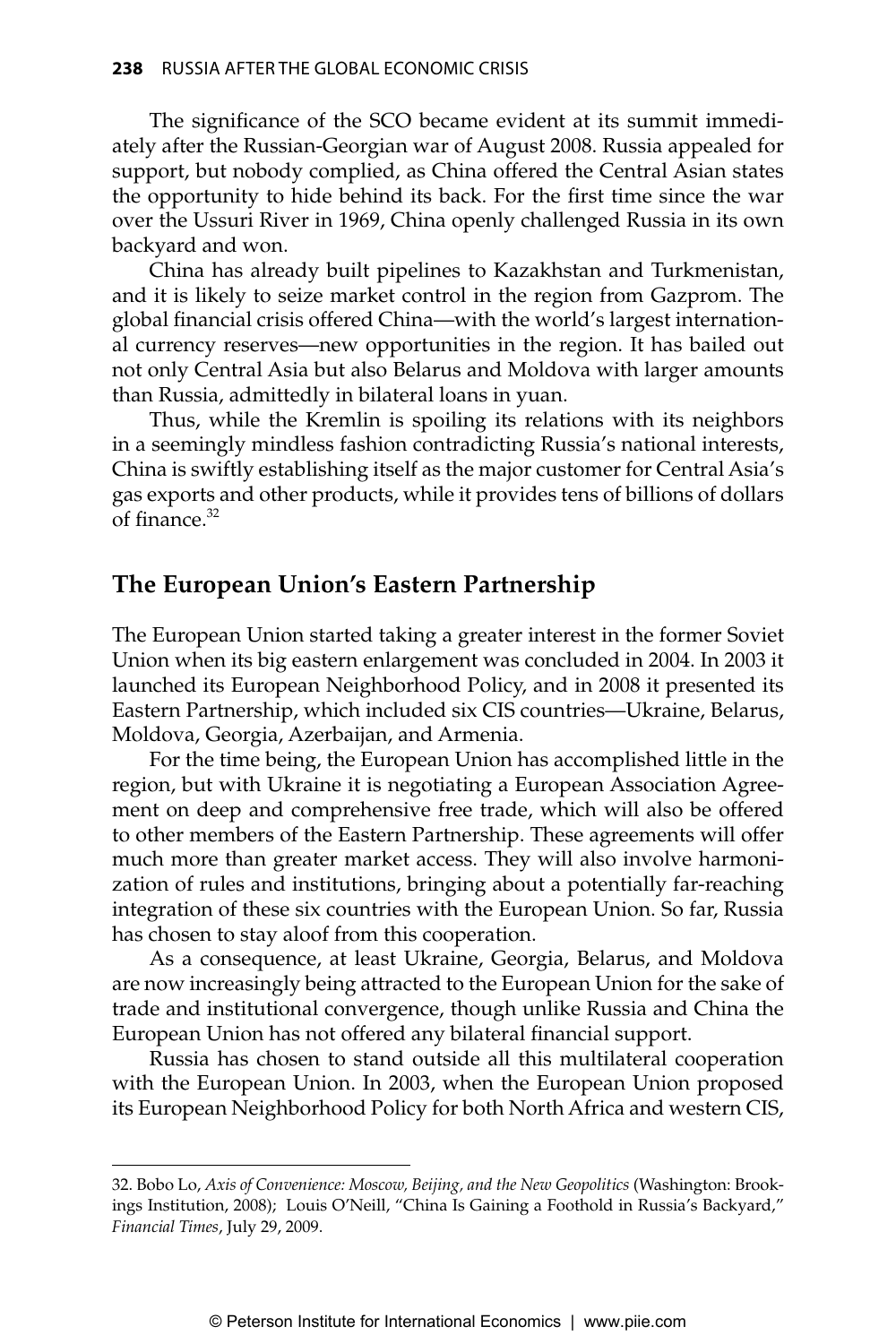Russia turned down the offer. Instead it wanted to negotiate a new version of the rather empty ten-year Partnership and Cooperation Agreement concluded in 1994, while the three Caucasian states insisted on becoming part of the European Neighborhood Policy. In May 2009, when the European Union adopted its Eastern Partnership Policy, Russia was never part of it, having excluded itself in advance.

#### **Conclusion: Dissolve the CIS as a Goodwill Gesture!**

In sum, Russia's policy in the former Soviet space is strikingly ineffective. The only Russian activity that has really worked has been foreign direct investment of private corporations, which has not been part of government policy. The country has failed to develop good relations with its neighbors, but the Kremlin does not seem to care. Its policy in the former Soviet space cannot be characterized as neoimperialism but as disinterest and disrespect. Russia is increasingly behaving as if it can force the CIS countries to obey, without considering their national interests, but it does not have the strength nor is it prepared to devote the resources to do so. Deterred, its neighbors turn their backs on Russia.

Russia's recognition of Abkhazia and South Ossetia left the whole region worrying about territorial integrity. Although mutual trade remains plentiful, no Russian free trade initiative can work without a mechanism for conflict resolution; only the WTO can offer the necessary institutional framework. Russia has cut lingering gas subsidies to its poorer neighbors, who are trying to reduce their dependence on Russia because it no longer offers any benefits and has proven highly unreliable through many sudden disruptions of Russian gas deliveries and embargoes on successful exports.

In the last few years, Russia has solidified its reputation as an unreliable and unpredictable partner among its neighbors, who run for the exits, leaving Russia increasingly lonely. For the time being, Russia seems to have decent relations with only Armenia and Azerbaijan, which represents an all-time low. Russia has an obvious interest in improving its tarnished international reputation. For many years, many of its neighbors have been its captive customers and suppliers because of the existing infrastructure, but that situation can change with new pipelines and roads, especially given the new interests of China and the European Union. Russia's monopoly position in the region can suddenly be lost in the same way as Britain and France lost out in their former colonies.

Therefore, Russia urgently needs a new, constructive policy toward its post-Soviet neighbors so that it does not lose out altogether. As Dmitri Trenin writes: "Russia's foreign policy needs more than a reset: it requires a new strategy and new policy instruments and mechanisms to imple